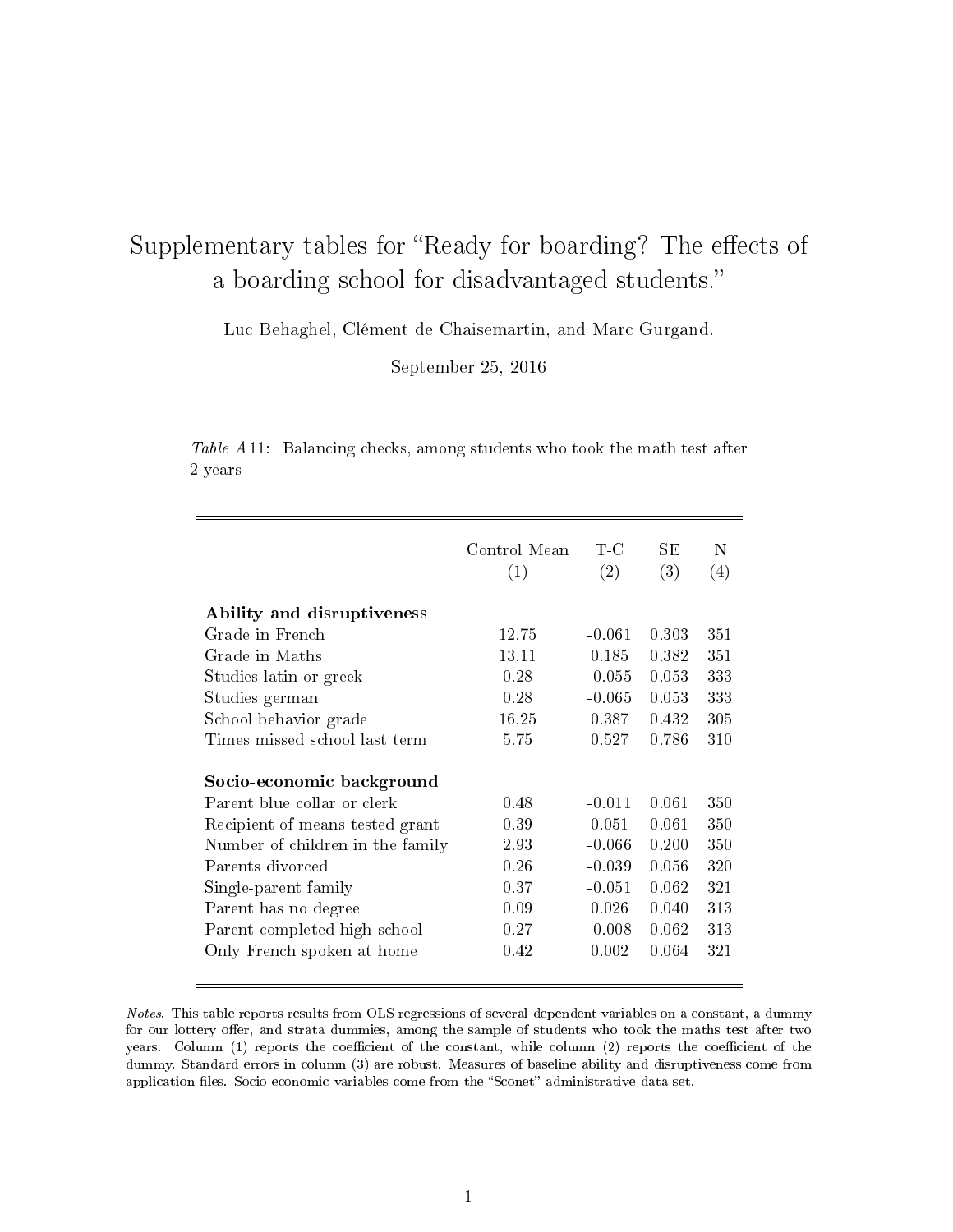|        |       | (2)      | (3)   | Control mean ITT after 1 year SE ITT after 2 years SE ITT $1 = 2$<br>(4) | (5)   | (6)   |     |
|--------|-------|----------|-------|--------------------------------------------------------------------------|-------|-------|-----|
| French | 0.108 | $-0.005$ | 0.036 | $-0.023$                                                                 | 0.046 | 0.740 | 697 |
| Maths  | 0.000 | 0.005    | 0.005 | 0.004                                                                    | 0.015 | 0.964 | 689 |

Table A 12: ITT effects on the share of students spending more time than allowed on the tests.

Notes. This table reports coefficients from OLS regressions of dummies for whether a student spent more time than allowed on the French and Maths test on a dummy for year 1 (column (1)), the interaction of this dummy with our lottery offer (column  $(2)$ ), a dummy for year 2, the interaction of this dummy with our lottery offer (column (4)), and the statistical controls listed in Section I.B interacted separately with both year dummies, within the sample of students for whom these outcomes are available at least one year. We use propensity score reweighting to control for lottery strata. Standard errors reported in columns (3) and (5) are clustered at the student's level. In column (6), we report the p-value of a test of equality of the coefficients in columns (2) and (4).

Table  $A$  13: ITT effects on test scores, excluding tests taken at home

|                    |          | Control mean ITT after 1 year | SЕ<br>$\left( 3\right)$ | ITT after 2 years<br>(4) | SE<br>(5) | $\text{ITT 1 = 2}$<br>(6) |     |
|--------------------|----------|-------------------------------|-------------------------|--------------------------|-----------|---------------------------|-----|
| French             | $-0.001$ | $-0.053$                      | 0.107                   | $-0.105$                 | 0.126     | 0.651                     | 689 |
| <b>Mathematics</b> | 0.031    | $-0.040$                      | 0.096                   | 0.362                    | 0.130     | 0.001                     | 683 |

Notes. This table reports coefficients from the same regressions as those presented in Panel B of Table  $6$ , excluding tests which were taken at home by the student.

Table A 14: Response rates to surveys

|                             | Control Mean<br>(1) | T-C<br>(2) | SE<br>(3) | (4) |
|-----------------------------|---------------------|------------|-----------|-----|
| One year after the lottery  |                     |            |           |     |
| Took the French test        | 0.928               | $-0.024$   | 0.020     | 381 |
| Took the maths test         | 0.922               | $-0.028$   | 0.021     | 381 |
| Two years after the lottery |                     |            |           |     |
| Took the French test        | 0.905               | $-0.019$   | 0.022     | 381 |
| Took the maths test         | 0.888               | $-0.006$   | 0.027     | 381 |

Notes. This table reports results from OLS regressions of several dependent variables on a constant, a dummy for our lottery offer, and the statistical controls listed in Section I.B. Column (1) reports the coefficient of the constant, while column (2) reports the coefficient of the dummy. Standard errors in column (3) are robust. We use propensity score reweighting to control for lottery strata.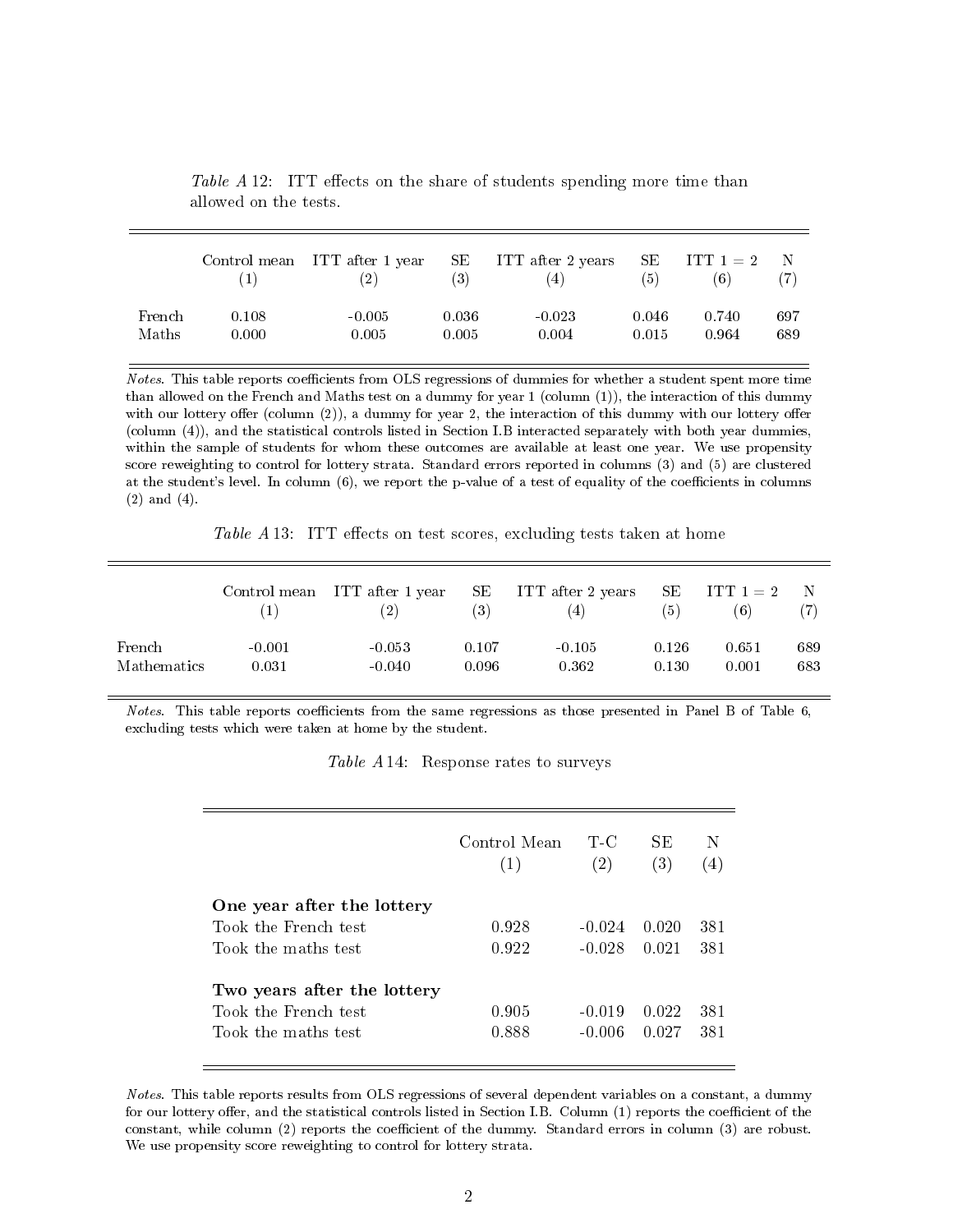Table  $A$  15: ITT effects on test scores, without controls

|                    |       | Control mean ITT after 1 year<br>(2) | SЕ<br>(3) | ITT after 2 years SE ITT $1 = 2$<br>(4) | (5)   | (6)   | $\blacksquare$ |
|--------------------|-------|--------------------------------------|-----------|-----------------------------------------|-------|-------|----------------|
| French             | 0.022 | $-0.097$                             | 0.122     | $-0.141$                                | 0.142 | 0.686 | 719            |
| <b>Mathematics</b> | 0.023 | $-0.022$                             | 0.134     | 0.284                                   | 0.135 | 0.008 | 712            |

Notes. This table reports coefficients from the same regressions as those presented in Panel B of Table  $6$ , without statistical controls.

Table  $A16$ : ITT effects on test scores, clustering standard errors at the class level

|                    |       | Control mean ITT after 1 year<br>(2) | (3)   | SE ITT after 2 years SE ITT $1 = 2$<br>(4) | (5)   | (6)   | $\mathbb{N}$ |
|--------------------|-------|--------------------------------------|-------|--------------------------------------------|-------|-------|--------------|
| French             | 0.022 | $-0.065$                             | 0.119 | $-0.115$                                   | 0.140 | 0.783 | 719          |
| <b>Mathematics</b> | 0.023 | $-0.037$                             | 0.095 | 0.280                                      | 0.103 | 0.024 | 712          |

Notes. This table reports coefficients from the same regressions as those presented in Panel B of Table  $6$ , clustering standard errors at the class level.

|             |       | Control mean ITT after 1 year<br>$\left( 2\right)$ | SE<br>(3) | ITT after 2 years<br>(4) | SE.<br>(5) | -N<br>(6) |
|-------------|-------|----------------------------------------------------|-----------|--------------------------|------------|-----------|
| French      | 0.032 | $-0.024$                                           | 0.100     | $-0.041$                 | 0.123      | -719      |
| Mathematics | 0.017 | $-0.013$                                           | 0.097     | 0.244                    | 0.109      | 712       |

Table  $A$  17: ITT effects on test scores, with strata dummies

Notes. This table reports coefficients from the regressions presented in Panel B of Table 6, with strata dummies interacted with dummies for year 1 and 2 to control for lottery strata instead of propensity score reweighting.

Table A 18: ITT effects on test scores, estimated separately one and two years after the lottery

|             |       | Control mean ITT after 1 year<br>(2) | SE<br>(3) | ITT after 2 years<br>$\left(4\right)$ | SЕ<br>'5) | N<br>(6) |
|-------------|-------|--------------------------------------|-----------|---------------------------------------|-----------|----------|
| French      | 0.022 | $-0.065$                             | 0.107     | $-0.115$                              | 0.124     | -719     |
| Mathematics | 0.023 | $-0.037$                             | 0.096     | 0.280                                 | O 112     | 712      |

Notes. This table reports coefficients from the regressions presented in Panel B of Table 6 estimated separately 1 and 2 years after the lottery.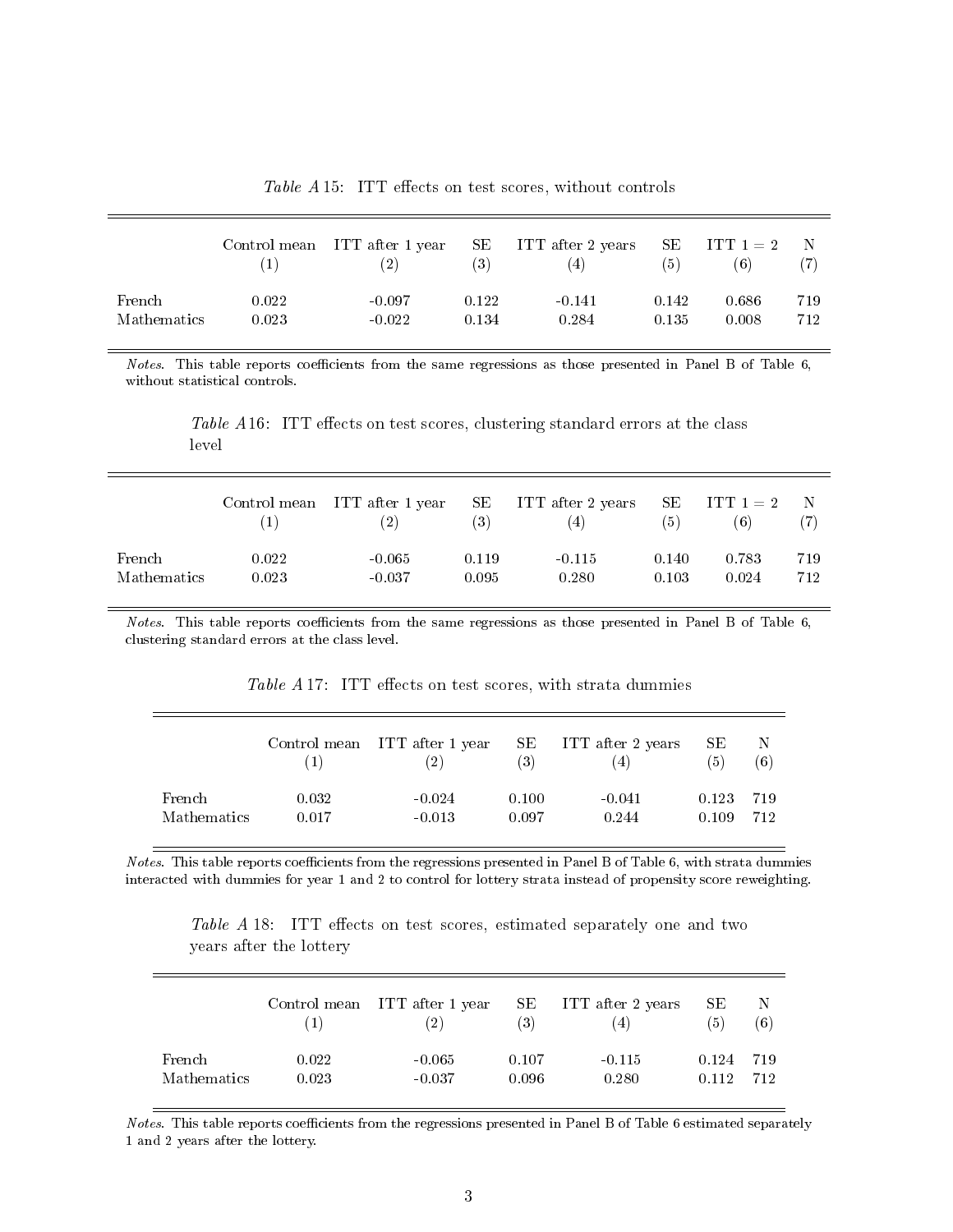Table A 19: Ressources allocated to the school, after 1 and 2 years

|                   |                | $E(Y_0 C)$ LATE year 1 SE LATE year 2 SE LATE 1 = 2 N<br>(1) (2) (3) (4) (5) (6) |       |      |
|-------------------|----------------|----------------------------------------------------------------------------------|-------|------|
| Class size 24.876 | $-6.714$ 1.156 | $-6.434$ 1.282                                                                   | 0.871 | -381 |

Notes. This table reports coefficients from a 2SLS regression of class size on a dummy for year 1, the interaction of this dummy with the number of years spent in the school after one year (column (2)), a dummy for year 2, the interaction of this dummy with the number of years spent in the school after two years (column (4)), and the statistical controls listed in Section I.B interacted separately with both year dummies, using our lottery offer interacted with the year 1 and year 2 dummies as instruments. Our estimation sample is the second cohort of students, as class size is not available one year after the lottery for the first cohort. We use propensity score reweighting to control for lottery strata. Standard errors reported in columns (3) and (5) are clustered at the class level. In column  $(6)$ , we report the p-value of a test of equality of the coefficients in columns  $(2)$  and  $(4)$ . Measures of class size come from students' questionnaires.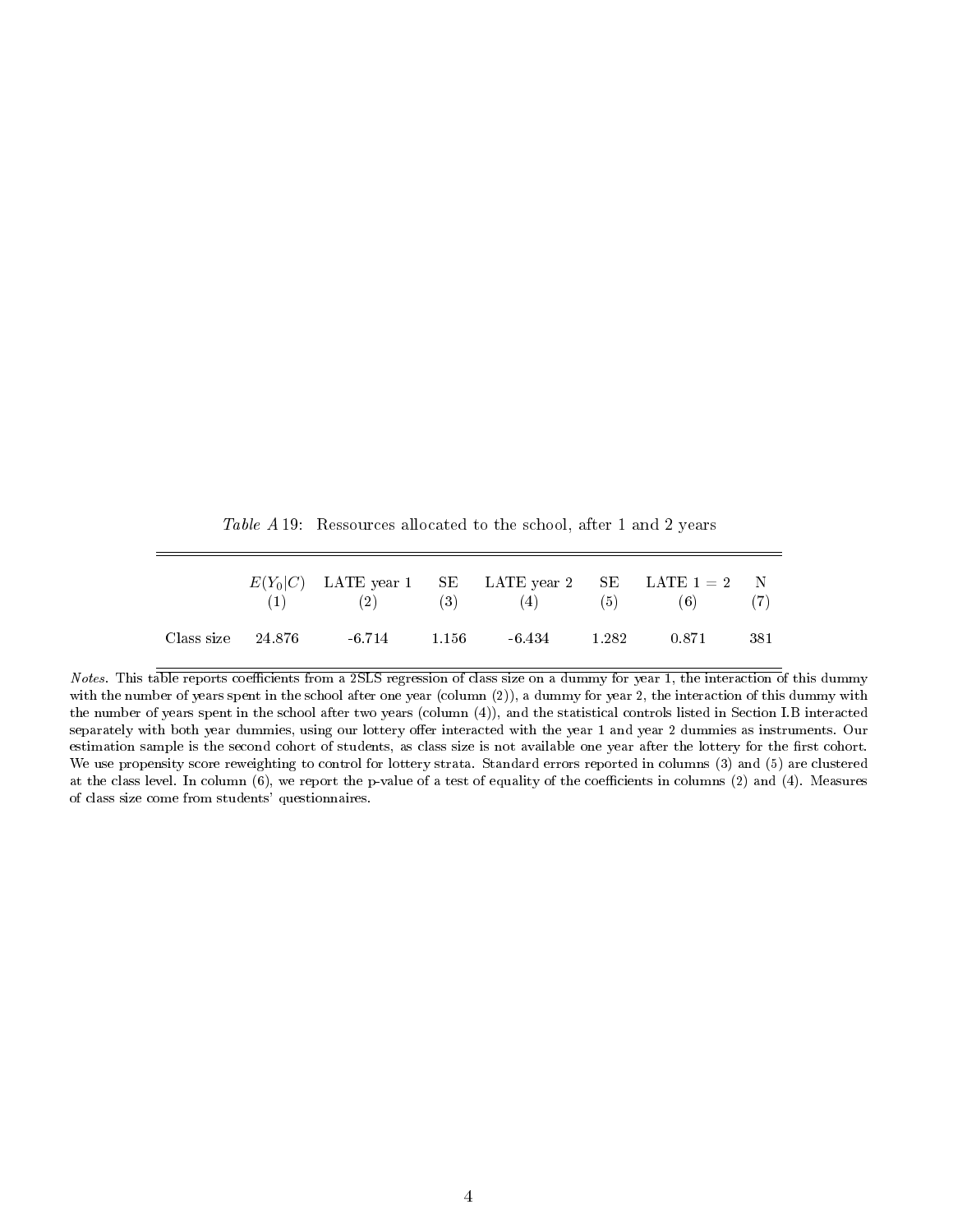|                                                 | $E(Y_0 C)$ | LATE year 1 | SE    | LATE year 2 | <b>SE</b> | LATE $1 = 2$ | N   |
|-------------------------------------------------|------------|-------------|-------|-------------|-----------|--------------|-----|
|                                                 | (1)        | (2)         | (3)   | (4)         | (5)       | (6)          | (7) |
| Attendance over the last two weeks              |            |             |       |             |           |              |     |
| Attendance score                                | $-0.083$   | 0.124       | 0.239 | $-0.087$    | 0.363     | 0.628        | 383 |
| Missed school                                   | 0.121      | $-0.175$    | 0.301 | 0.201       | 0.453     | 0.489        | 385 |
| Skipped classes                                 | 0.130      | $-0.227$    | 0.227 | 0.085       | 0.379     | 0.480        | 383 |
| Arrived late                                    | 0.049      | $-0.050$    | 0.203 | $-0.190$    | 0.319     | 0.712        | 385 |
| Disruption                                      |            |             |       |             |           |              |     |
| Disruption score                                | 0.015      | $-0.615$    | 0.237 | $-1.131$    | 0.324     | 0.199        | 384 |
| Teacher often waits students calm down          | $-0.048$   | $-0.471$    | 0.249 | $-0.637$    | 0.344     | 0.695        | 385 |
| Students start working long after class begins  | 0.146      | $-0.441$    | 0.220 | $-0.628$    | 0.300     | 0.615        | 385 |
| Students cannot work well                       | $-0.013$   | $-0.457$    | 0.203 | $-0.572$    | 0.299     | 0.752        | 384 |
| There is noise and disruption in the classroom  | 0.080      | $-0.436$    | 0.232 | $-0.900$    | 0.317     | 0.238        | 385 |
| Students do not listen to the teacher           | 0.097      | $-0.681$    | 0.229 | $-1.223$    | 0.414     | 0.252        | 385 |
| Relationships between students                  |            |             |       |             |           |              |     |
| Students relationships score                    | 0.090      | 0.608       | 0.259 | 0.682       | 0.296     | 0.852        | 353 |
| Students are ashamed when they have good grades | $-0.153$   | 0.303       | 0.238 | $-0.236$    | 0.362     | 0.214        | 354 |
| Weak students make fun of strong ones           | 0.322      | $-0.608$    | 0.216 | 0.446       | 0.353     | 0.011        | 385 |
| Students do their homework in group             | $-0.018$   | 0.639       | 0.224 | 0.399       | 0.391     | 0.594        | 385 |
| Strong students help weak ones                  | 0.186      | 0.788       | 0.245 | 1.278       | 0.305     | 0.210        | 384 |
| Teachers' engagement                            |            |             |       |             |           |              |     |
| Teachers' engagement score                      | $-0.316$   | 1.235       | 0.277 | 1.448       | 0.435     | 0.679        | 385 |
| She cares for students progress                 | $-0.166$   | 0.728       | 0.213 | 0.420       | 0.305     | 0.407        | 385 |
| She explains until students understand          | $-0.355$   | 1.075       | 0.236 | 1.468       | 0.389     | 0.388        | 385 |
| She listens to students opinions                | $-0.239$   | 0.610       | 0.222 | 0.644       | 0.341     | 0.933        | 385 |
| Teacher-students relationships                  |            |             |       |             |           |              |     |
| Teacher-students relationships score            | $-0.055$   | 0.653       | 0.222 | 0.908       | 0.393     | 0.572        | 352 |
| Students get along well with their teachers     | $-0.001$   | 0.450       | 0.198 | 0.712       | 0.326     | 0.491        | 385 |
| Teachers care for students                      | $-0.058$   | 0.490       | 0.240 | 0.615       | 0.356     | 0.770        | 354 |
| Teachers listen to students                     | $-0.023$   | 0.267       | 0.239 | 0.459       | 0.382     | 0.669        | 383 |
| Teachers give supplementary help if needed      | 0.045      | 0.326       | 0.217 | 0.593       | 0.388     | 0.548        | 383 |
| Teachers are fair to students                   | 0.055      | 0.347       | 0.205 | 0.962       | 0.448     | 0.212        | 383 |

Table A 20: Students' experience in the classroom, after 1 and 2 years

Notes. This table reports coefficients from 2SLS regressions of several dependent variables on a constant, a dummy for year 1, the interaction of this dummy with the number of years spent in the school after one year (column (2)), a dummy for year 2, the interaction of this dummy with the number of years spent in the school after two years (column (4)), and the statistical controls listed in Section I.B interacted separately with both year dummies, using our lottery offer interacted with the year 1 and year 2 dummies as instruments. Our estimation sample is the second cohort of students, as the outcomes studied here are not available one year after the lottery for the first cohort. We use propensity score reweighting to control for lottery strata. Standard errors reported in columns (3) and (5) are clustered at the class level. In column (6), we report the p-value of a test of equality of the coefficients columns (2) and (4). All variables come from students' questionnaires.